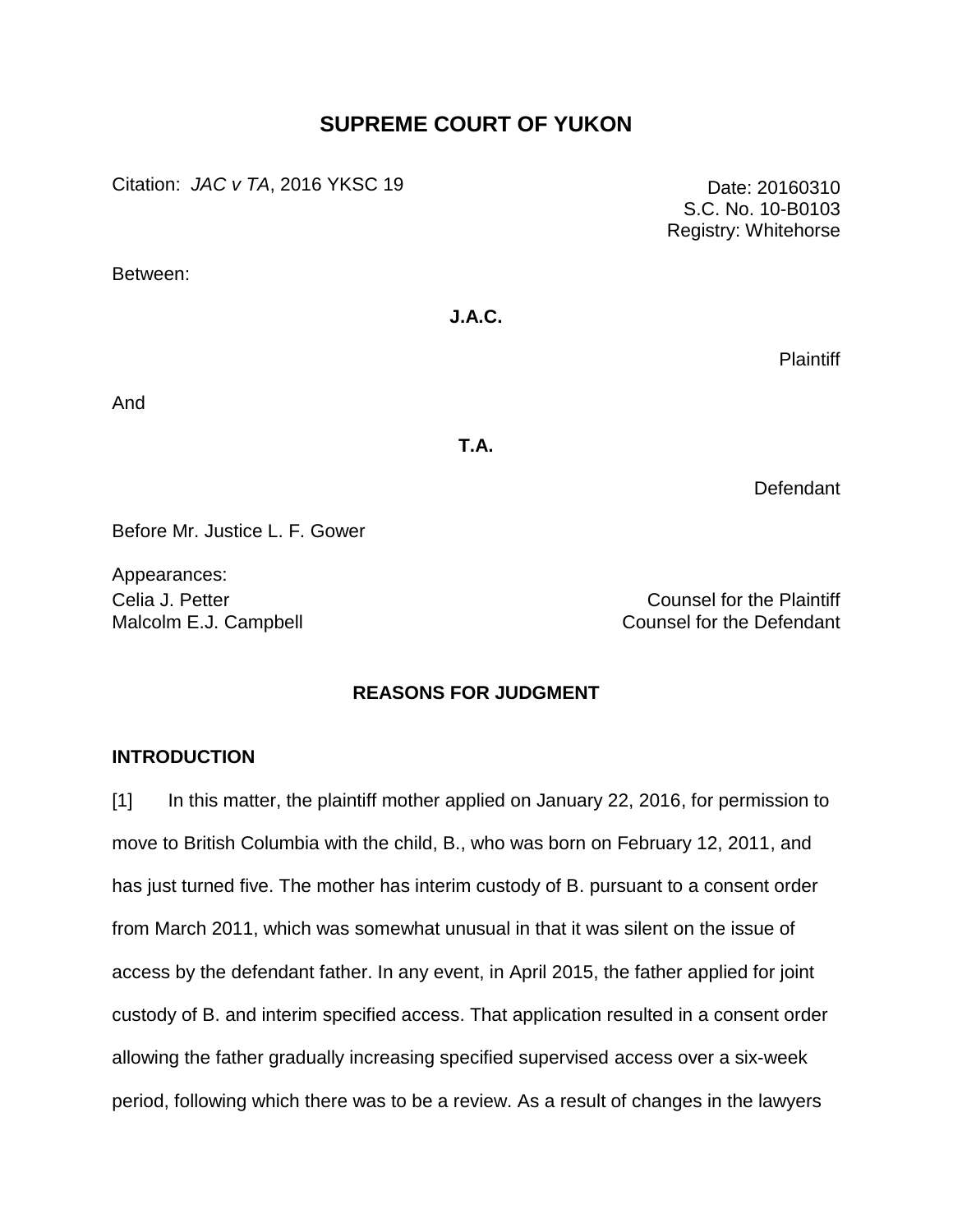representing him, that review has not yet happened and the father applied on February 29, 2016, for an order that the review take place.

\_\_\_\_\_\_\_\_\_\_\_\_\_\_\_\_\_\_\_\_\_\_\_\_\_\_\_\_\_\_\_\_\_\_\_\_\_\_\_\_\_\_\_\_\_\_\_\_\_\_\_\_\_\_\_\_\_\_\_\_\_\_\_\_\_\_\_\_\_\_

### **FACTS**

[2] This is a chambers application and the parties are each relying on affidavit evidence. There is a good deal of conflicting evidence in the affidavits and there has been no cross-examination of any of the deponents. Therefore, it is difficult, if not impossible, to make findings of fact on those contested points. However, a number of other facts are uncontested. Further, I feel I am able to make additional inferences in some areas sufficient to allow me to decide these cross-applications. If I fail to mention certain allegations which are contested or denied, it is not because I have ignored them, but rather because I feel I am unable to make a clear finding of fact in those areas.

### *Background*

[3] The parties were in a relationship from approximately December 2008 to February 4, 2011. They never lived together and did not have any joint assets or debts. [4] In June 2010, the mother became pregnant with B. In August 2010, she had an accident which required her to take some time off work and spend a good deal of time in bed. Because she was in a lot of pain, she refused to have a sexual relationship with the father, and this strained the already difficult relationship. By February 4, 2011, the mother ended the relationship. B. was born about a week later.

[5] Over the period from early February to early May 2011, the father left numerous telephone messages, some of which were quite lengthy, on the mother's answering service. In these messages, the father repeatedly told the mother that, unless the couple were able to resume their sexual relationship, he did not want to exercise any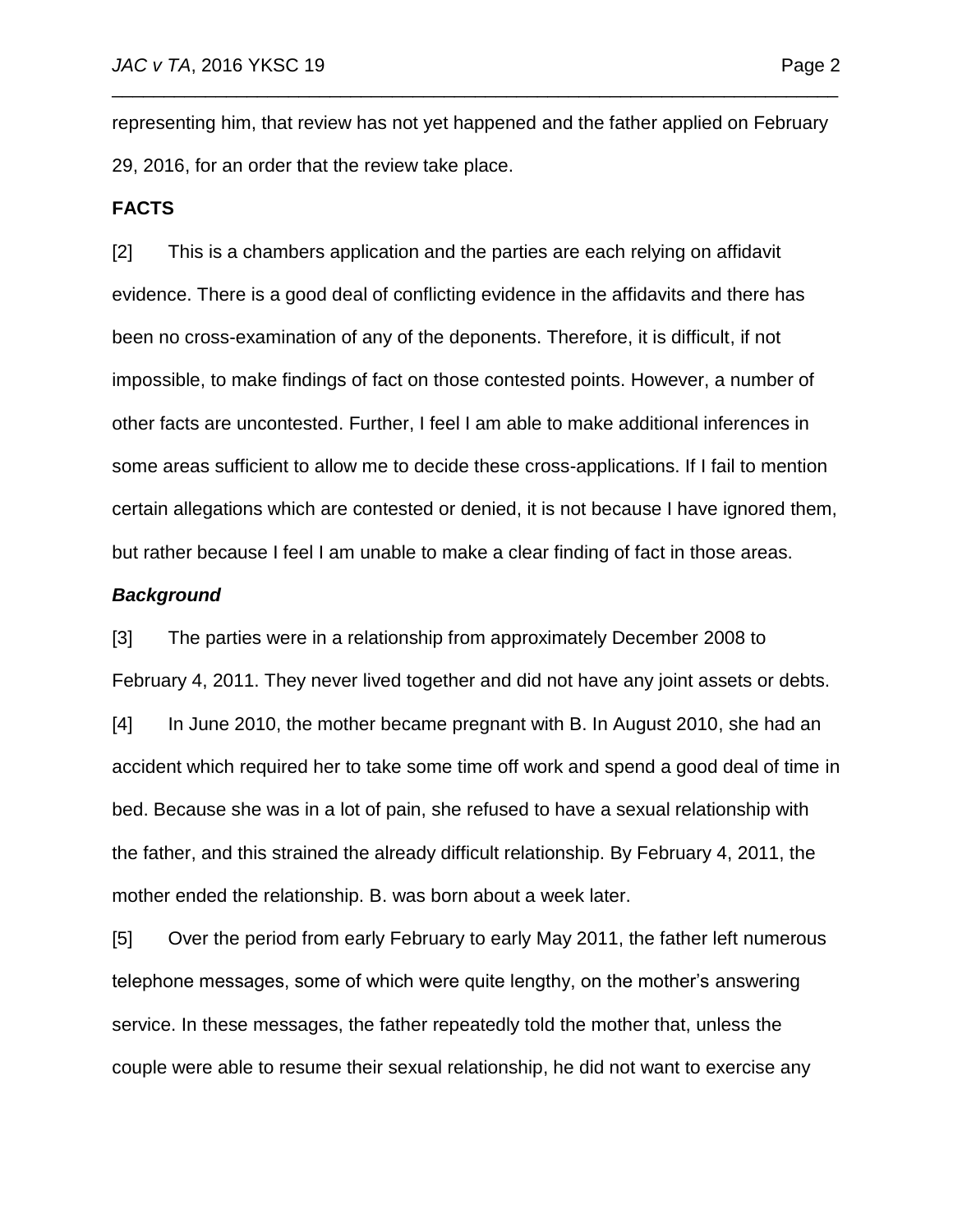access with B. He also said that he would wait until B. turned five and that he would pursue 50/50 time with her. The mother felt these messages were threatening and abusive and asked the RCMP to intervene.

\_\_\_\_\_\_\_\_\_\_\_\_\_\_\_\_\_\_\_\_\_\_\_\_\_\_\_\_\_\_\_\_\_\_\_\_\_\_\_\_\_\_\_\_\_\_\_\_\_\_\_\_\_\_\_\_\_\_\_\_\_\_\_\_\_\_\_\_\_\_

[6] On March 3, 2011, she filed her statement of claim in this matter. In the statement of claim, the mother included under the paragraph regarding proposed care of the child that: the father would have supervised access for one to two hours per week at a time agreed upon between them; the mother was comfortable with the paternal grandmother or the paternal aunt supervising the access; and that the mother wished to move towards more generous access as the child grows older.

[7] On March 24, 2011, the parties entered into a consent order that granted interim custody to the mother and required the father to pay child support. The mother was represented by counsel at that time, however the father was not. There was no affidavit evidence provided in support of the order. Finally, as noted above, the order was silent on the father's access to the child.

[8] On May 12, 2011, the parties entered into a further consent order which mutually restrained each of them from attending at the other's residence and from any communication with the other.

[9] For the first two years of B.'s life, the father exercised no access to her. However, the mother did allow access by paternal grandparents, and I gather from time to time the father's married sister, but the mother personally supervised all such access. These visits occurred on roughly a monthly basis. The paternal grandmother deposed about this time in her first affidavit:

> We would regularly ask the [mother] if we could bring [B] to our house for an afternoon, but the [mother] always replied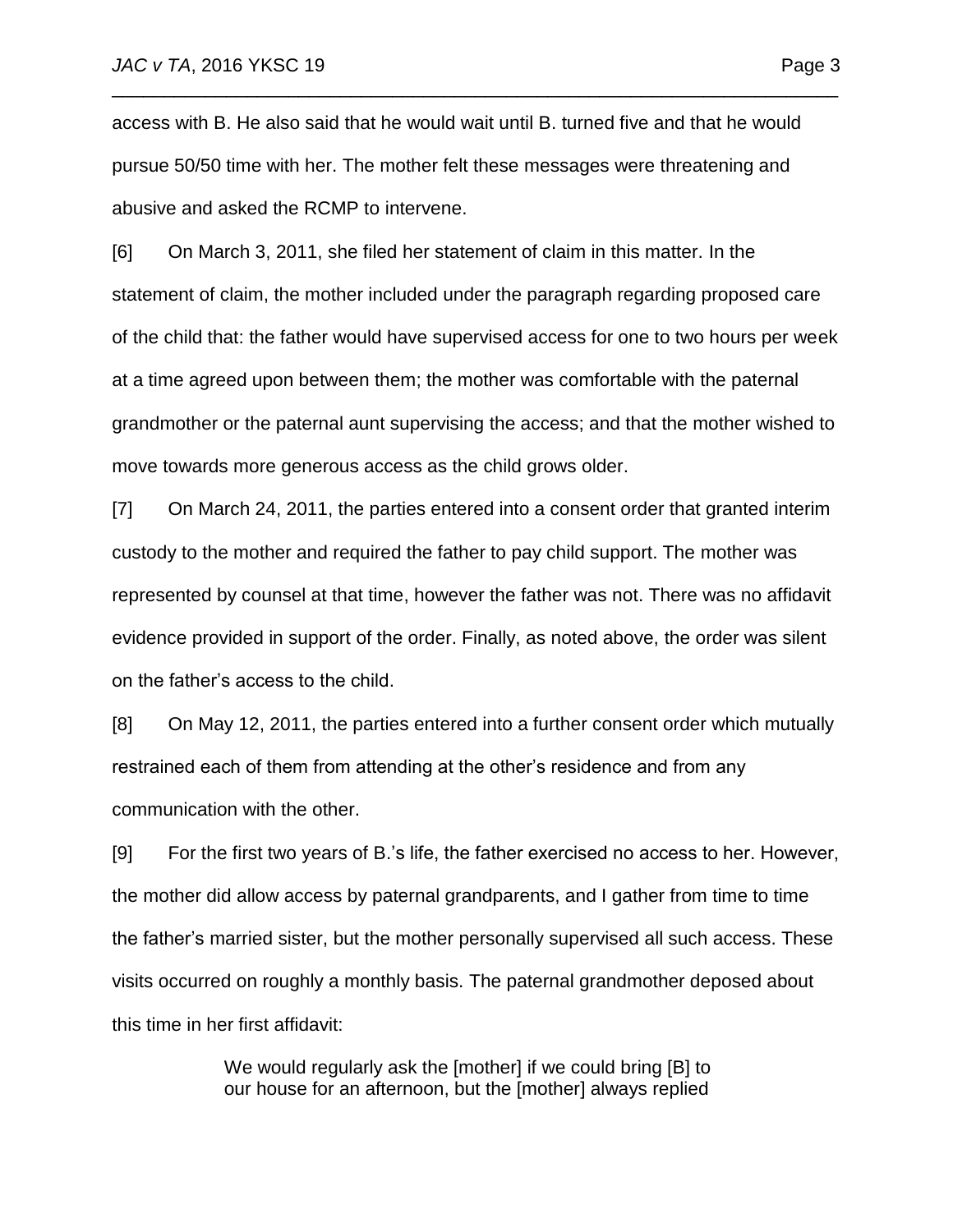that [B] was too young and that the [mother] was not "comfortable with it". Even after [B] started full-time daycare, the [mother] would not let us take [B] for visits, even though I had installed a car seat in my van to allow us to transport [B].

\_\_\_\_\_\_\_\_\_\_\_\_\_\_\_\_\_\_\_\_\_\_\_\_\_\_\_\_\_\_\_\_\_\_\_\_\_\_\_\_\_\_\_\_\_\_\_\_\_\_\_\_\_\_\_\_\_\_\_\_\_\_\_\_\_\_\_\_\_\_

Further, because of the mutual restraining order, it was difficult for the father to be

present during the access by the paternal grandparents or the paternal aunt. This

information is uncontradicted by the mother.

[10] The father deposed in his first affidavit that when he entered into the consent

order granting the mother interim custody of B., he assumed that he would still have

access, because this is what the mother had stated in her statement of claim. However,

the father then deposed:

Since [B] was born, every time that I have tried to have access to her, the [mother] and her family resisted my attempts.

[11] The paternal grandmother deposed further about this time period in her third affidavit:

> … Certainly my son was unhappy about the end of his relationship with [the mother] and the loss of his daughter, but in those early years when I tried to facilitate visits between [B,] and my son, the [mother] would not agree to allowing [B.] to see her father. She would also not allow me or other members of my family to see [B.] on her own, but rather the visits had to be in the presence of the [mother]…

[12] The mother's position is that she has made every effort to attempt to provide meaningful access to the father "in a manner that is consistent with the best interests of our daughter". As for the lack of access during the first two years of B.'s life, she deposed in her second affidavit:

> During the early years of her life, [B.] didn't see her father at all. This is because the [father] took the position that unless I committed to resuming a sexual relationship with him, he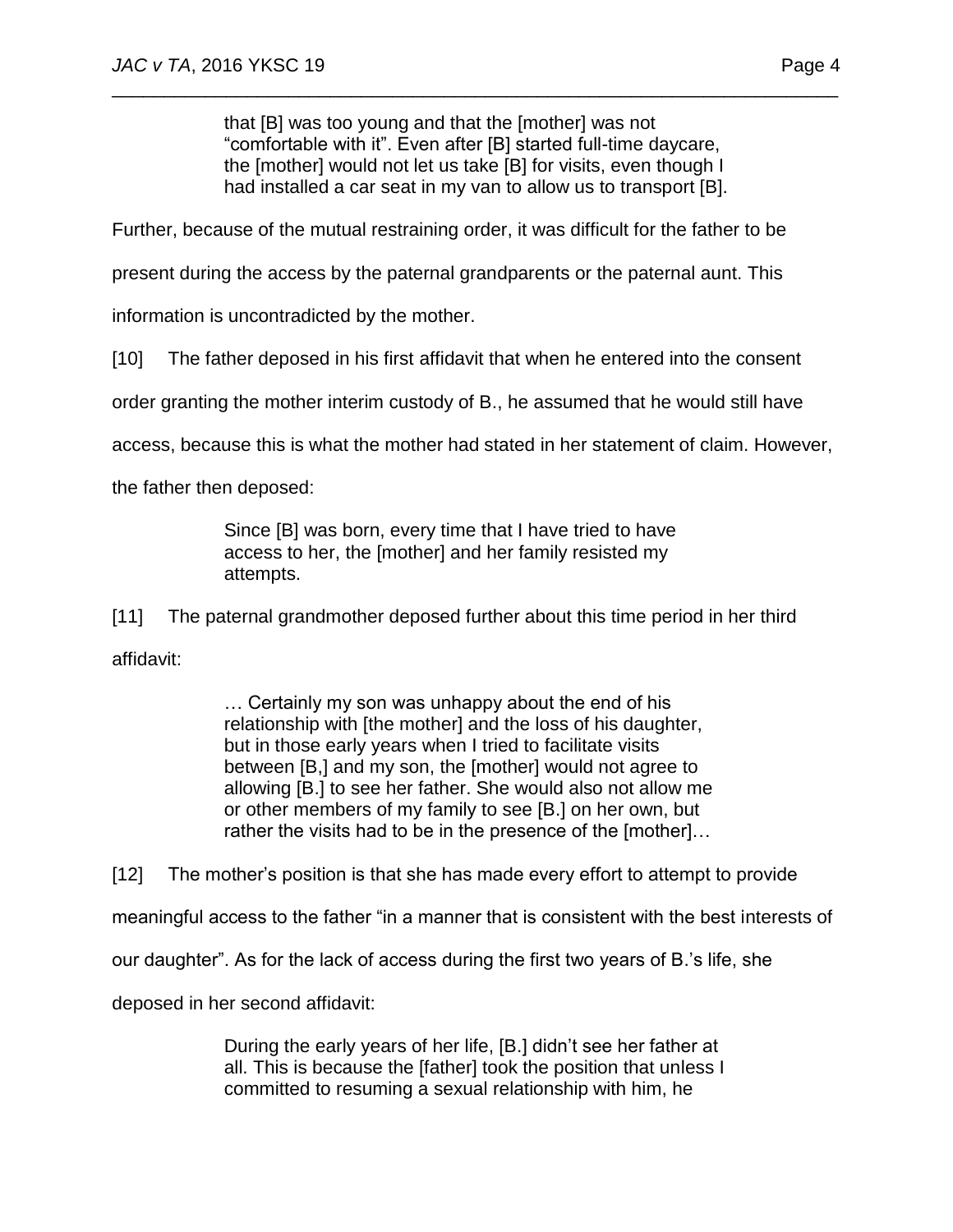would repudiate his relationship with his daughter, which he then did. It is for this reason that the March 2011 Consent Order contains no access provisions.

\_\_\_\_\_\_\_\_\_\_\_\_\_\_\_\_\_\_\_\_\_\_\_\_\_\_\_\_\_\_\_\_\_\_\_\_\_\_\_\_\_\_\_\_\_\_\_\_\_\_\_\_\_\_\_\_\_\_\_\_\_\_\_\_\_\_\_\_\_\_

[13] In any event, when B. was around two, the father began showing up during the access visits by the paternal grandparents.

[14] In June 2014, the mother indicated through her counsel to the father that she wanted to relocate to British Columbia with B. She understood at that time that the father was interested in moving there himself if the move went ahead.

[15] In September 2014, the paternal grandmother wrote to the mother's counsel generally expressing her opposition to the move, but indicating a reluctant willingness to attempt to accommodate it. The move did not go ahead as planned.

[16] In the fall of 2014, the father retained counsel because he claimed he was having difficulty in having access with B. On November 27, 2014, the father made a request through his lawyer for access with B. every Monday and Tuesday from after daycare until 6 PM, and for four hours one day every weekend between 10 AM and 2 PM. The father deposed in his first affidavit that this request was rejected by the mother. This information is also uncontradicted by the mother.

[17] Ultimately, the parties agreed to the consent order for specified supervised access of April 22, 2015, which I referred to above.

[18] The father exercised all of the access opportunities set out in that order without incident. Pursuant to the terms of the consent order, the visits were to be supervised by either of the paternal grandparents or the father's sister. Following the end of the sixweek lifespan of the order, the parties generally agreed that the father could continue to exercise supervised access, although these were limited to a few hours every Saturday.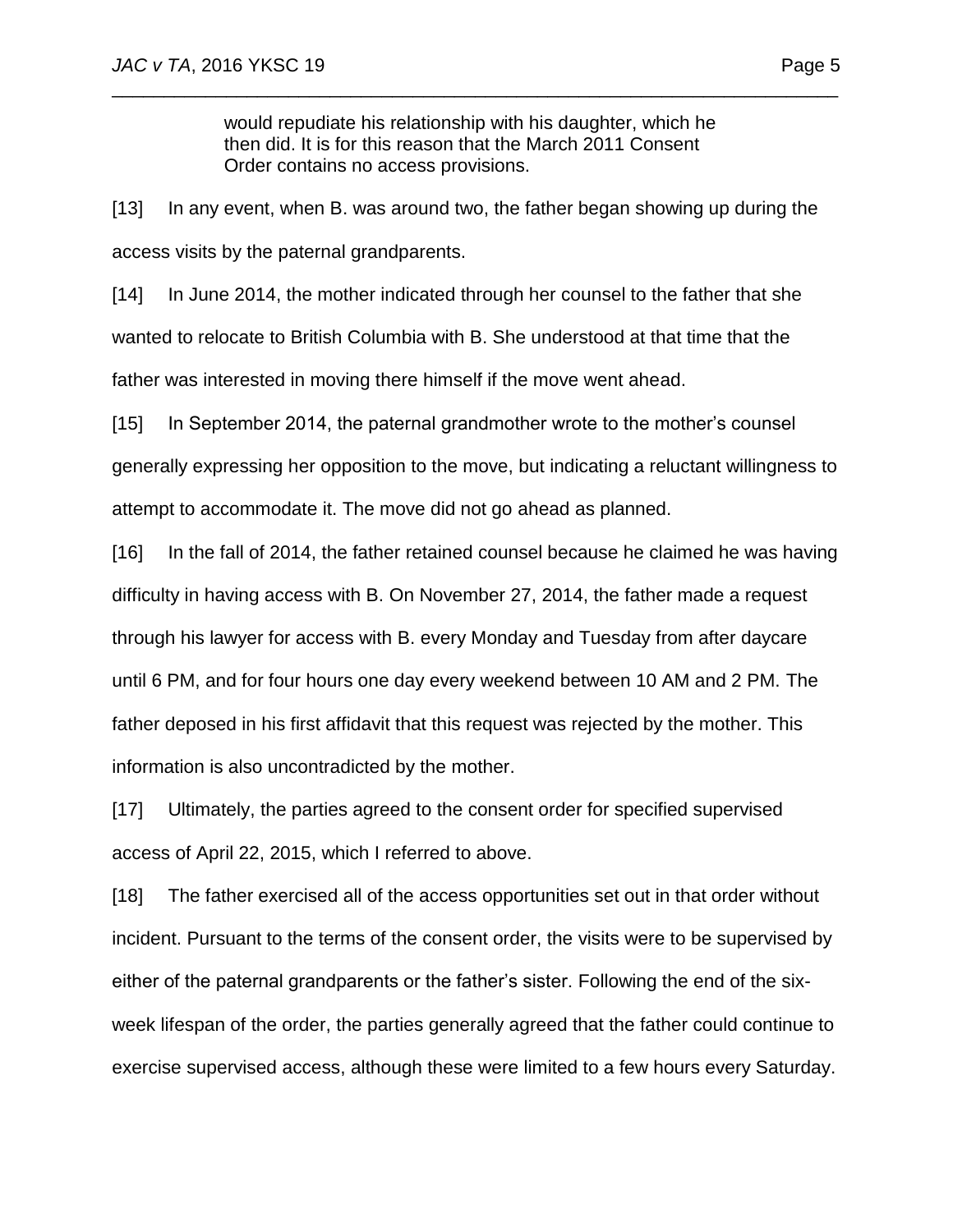As I understand it, this access continued until sometime in September 2015, although the father complained in his second affidavit that in some months he was limited to two or three visits per month.

\_\_\_\_\_\_\_\_\_\_\_\_\_\_\_\_\_\_\_\_\_\_\_\_\_\_\_\_\_\_\_\_\_\_\_\_\_\_\_\_\_\_\_\_\_\_\_\_\_\_\_\_\_\_\_\_\_\_\_\_\_\_\_\_\_\_\_\_\_\_

[19] In late September 2015, the paternal grandmother left Whitehorse for Nanaimo, British Columbia, to help with an ailing son and the father's 89-year-old grandmother. After September 2015, the father's sister also became very ill and required surgery. As a result, two of the three people who had been approved as supervisors were unavailable and the father's access dropped off significantly in October through December 2015.

[20] The paternal grandfather has diabetes, cardiopulmonary obstruction disease, and some other illnesses.

[21] The maternal grandmother returned to Whitehorse in January 2016, and I gather that the father's access to B. has returned to what it was before the disruption due to these health issues.

### *The mother's reasons for moving*

[22] The mother has been employed at one of the chartered banks in Whitehorse for almost 10 years and she says that she has an excellent relationship with her current employer. She is a senior financial services representative and earns an annual base salary of \$57,300, not including bonuses. In 2014, with bonuses, her gross income was \$64,407.

[23] In November 2015, the mother applied for a branch manager position at the bank's Armstrong, British Columbia, branch. She also applied for a position at the Kamloops branch. The Kamloops competition was removed from circulation and the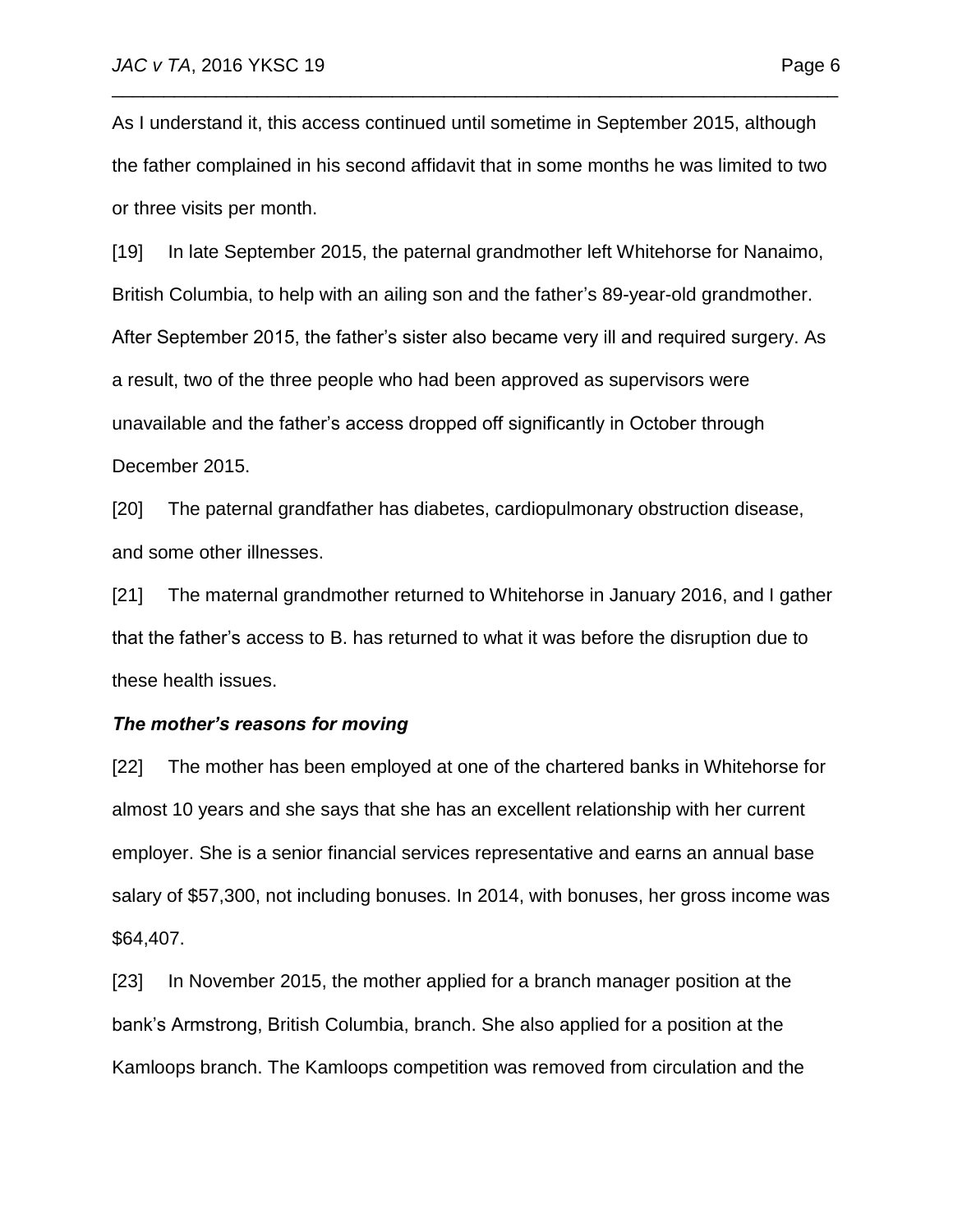mother was unsuccessful in the Armstrong competition. On December 3, 2015, she was interviewed over the telephone by the bank's district vice president for the Okanagan. At the end of December 2015, the vice president indicated that he was willing to create a job competition for a financial services representative in the area. If successful in the competition, the vice president indicated he "may" be able to turn the position into a senior financial services representative. This would mean that the mother would earn the same salary she currently does in Whitehorse, and she would have an opportunity for a raise in six months' time.

\_\_\_\_\_\_\_\_\_\_\_\_\_\_\_\_\_\_\_\_\_\_\_\_\_\_\_\_\_\_\_\_\_\_\_\_\_\_\_\_\_\_\_\_\_\_\_\_\_\_\_\_\_\_\_\_\_\_\_\_\_\_\_\_\_\_\_\_\_\_

[24] The mother says that there are greater possibilities of advancement in her banking career in the Okanagan, because there are more of her bank's branches there than in the Yukon. Ultimately, she hopes to secure a management position and improve her financial security.

[25] The mother also has a brother and sister who live in British Columbia. The brother lives 10 minutes outside of Kamloops and has two daughters who are close in age to B. B. speaks with them every week using Skype, FaceTime and the phone. The mother and B. also go on holiday trips together with the brother's family at least once a year. The mother's sister lives in Hope. The mother provided no information about her sister's relationship with B.

[26] The maternal grandmother has lived with the mother in Whitehorse since B.'s birth, and has been an alternate primary caregiver to B. If the mother is permitted to move with B. to British Columbia, the maternal grandmother will move with them.

[27] The mother also has a 19-year-old son, K., from another relationship who, of course, is B.'s half-brother. B. grew up with K. until he left for Vancouver to begin his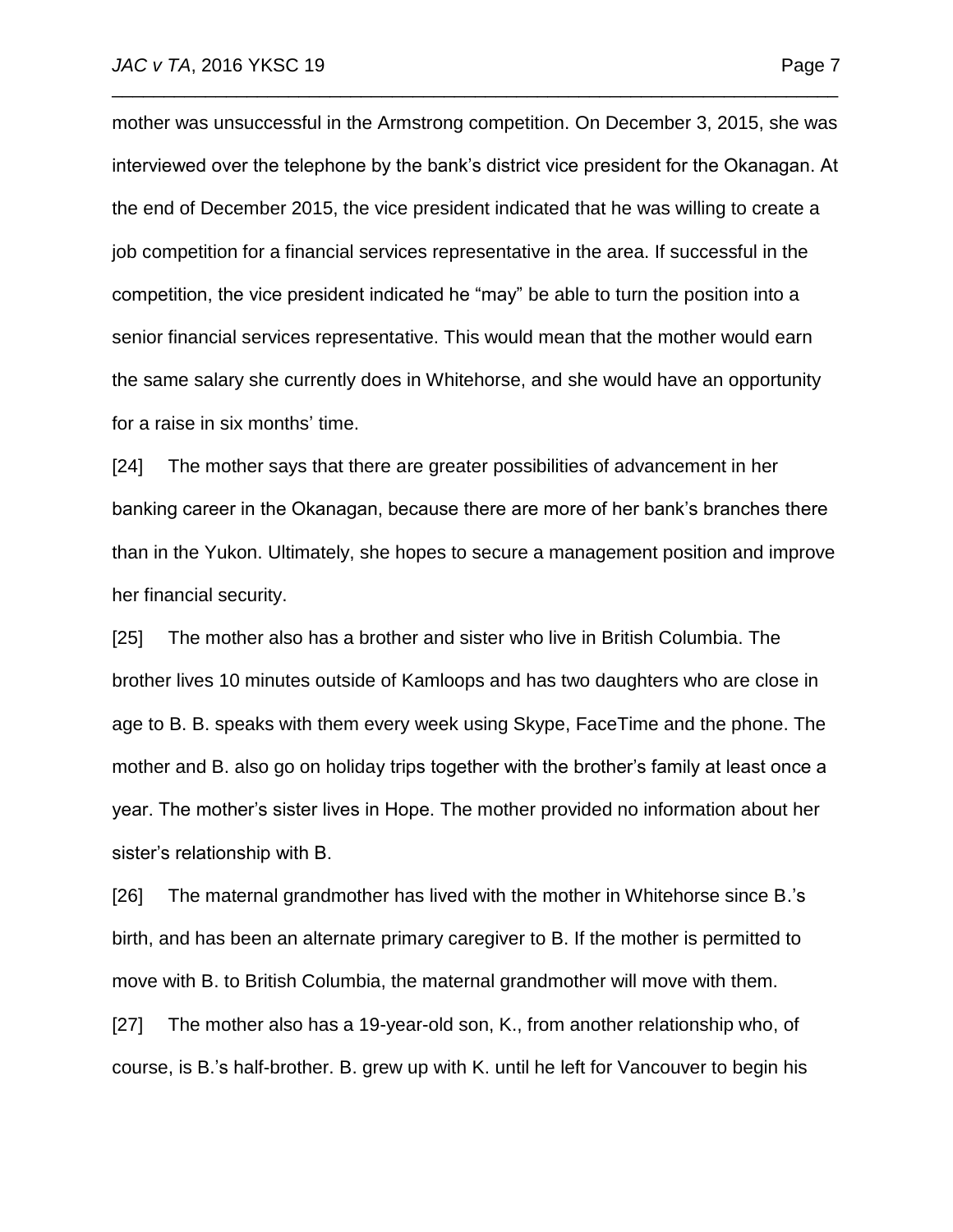post-secondary education. K. has since returned to the Yukon and enrolled at Yukon College. If the move is permitted, K. has indicated that he will attempt to find an apprenticeship in the same region as the mother.

\_\_\_\_\_\_\_\_\_\_\_\_\_\_\_\_\_\_\_\_\_\_\_\_\_\_\_\_\_\_\_\_\_\_\_\_\_\_\_\_\_\_\_\_\_\_\_\_\_\_\_\_\_\_\_\_\_\_\_\_\_\_\_\_\_\_\_\_\_\_

[28] The mother also hopes to purchase a more spacious home in British Columbia than the one she has in Whitehorse.

[29] Since B. will be starting kindergarten this fall, the mother also feels this is the best time to relocate her before she begins her schooling.

### *B.'s relationship with her paternal extended family*

[30] As noted above, the father had no relationship with B. for the first two years of her life. However, he began to have visitation when B. was around two years of age, during periods of access by the paternal grandparents. Then, in the fall of 2014, the father retained counsel for the purpose of obtaining more regular access. That has been taking place since April 2015, with the exception of a drop off from October through December because two of the three supervisors were unavailable. The father feels he has a healthy and loving relationship with B.

[31] The father has been paying child support regularly since the consent order of March 24, 2011. Although the mother has complained that the amount of that child support has decreased along with the father's income over the years, she has made no suggestion that the father is intentionally under-employed.

[32] The mother appears to have had a relatively good relationship with the paternal grandmother and claims to have been in regular communication with her since B.'s birth for the purpose of encouraging the father to have access.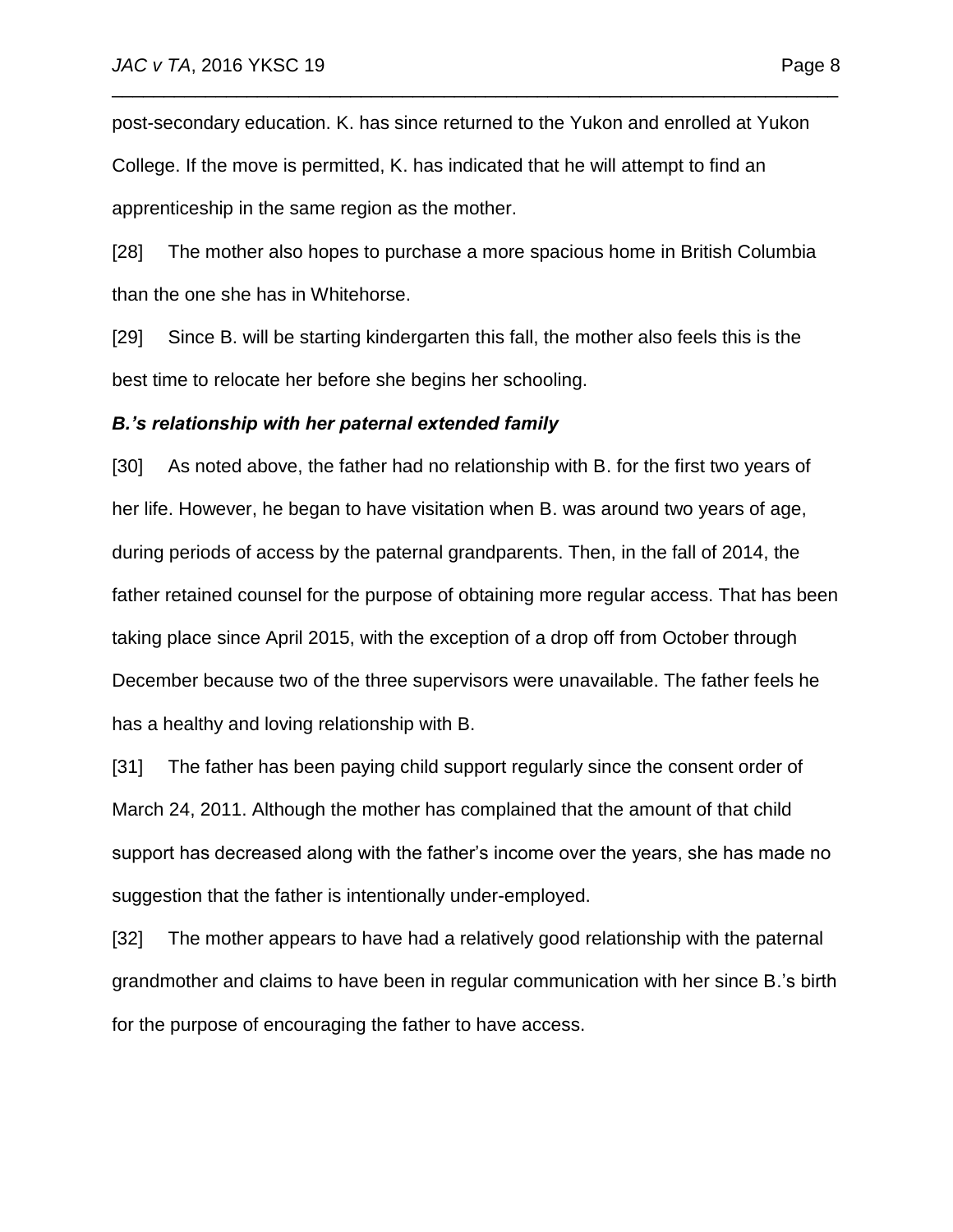[33] The paternal grandmother feels that the father has had happy and successful

\_\_\_\_\_\_\_\_\_\_\_\_\_\_\_\_\_\_\_\_\_\_\_\_\_\_\_\_\_\_\_\_\_\_\_\_\_\_\_\_\_\_\_\_\_\_\_\_\_\_\_\_\_\_\_\_\_\_\_\_\_\_\_\_\_\_\_\_\_\_

access visits with B. and that there is no longer any reason for that access to be

supervised. There is some corroboration for this opinion in the video evidence attached

to the father's second affidavit.

[34] There does not appear to be any dispute that the paternal grandparents, who

have had regular access with B. since her birth, have a close and healthy connection

with her. The same can likely be said of B.'s relationship with her paternal married aunt,

who has also acted as an access supervisor.

# **LAW**

[35] The leading case on mobility is *Gordon v. Goertz*, [\[1996\] 2 S.C.R. 27,](http://www.lexisnexis.com/ca/legal/search/runRemoteLink.do?A=0.9236114078383818&bct=A&service=citation&risb=21_T23632892227&langcountry=CA&linkInfo=F%23CA%23SCR%23vol%252%25sel1%251996%25page%2527%25year%251996%25sel2%252%25) which set

out the following principles:

1. The only issue is what is in the best interests of the child, having regard to all the relevant circumstances relating to the child's needs and the respective ability of the parents to satisfy them.

2. The rights and interests of the parents, except as they impact the best interests of the child, are irrelevant.

3. There is no legal presumption in favour of the custodial parent, although that parent's views are entitled to great respect.

4. Each case turns on its own unique circumstances.

5. The Court should consider, among other things:

a. the existing custody arrangement and the relationship between the child and the custodial parent;

b. the existing access arrangement and the relationship between the child and the access parent;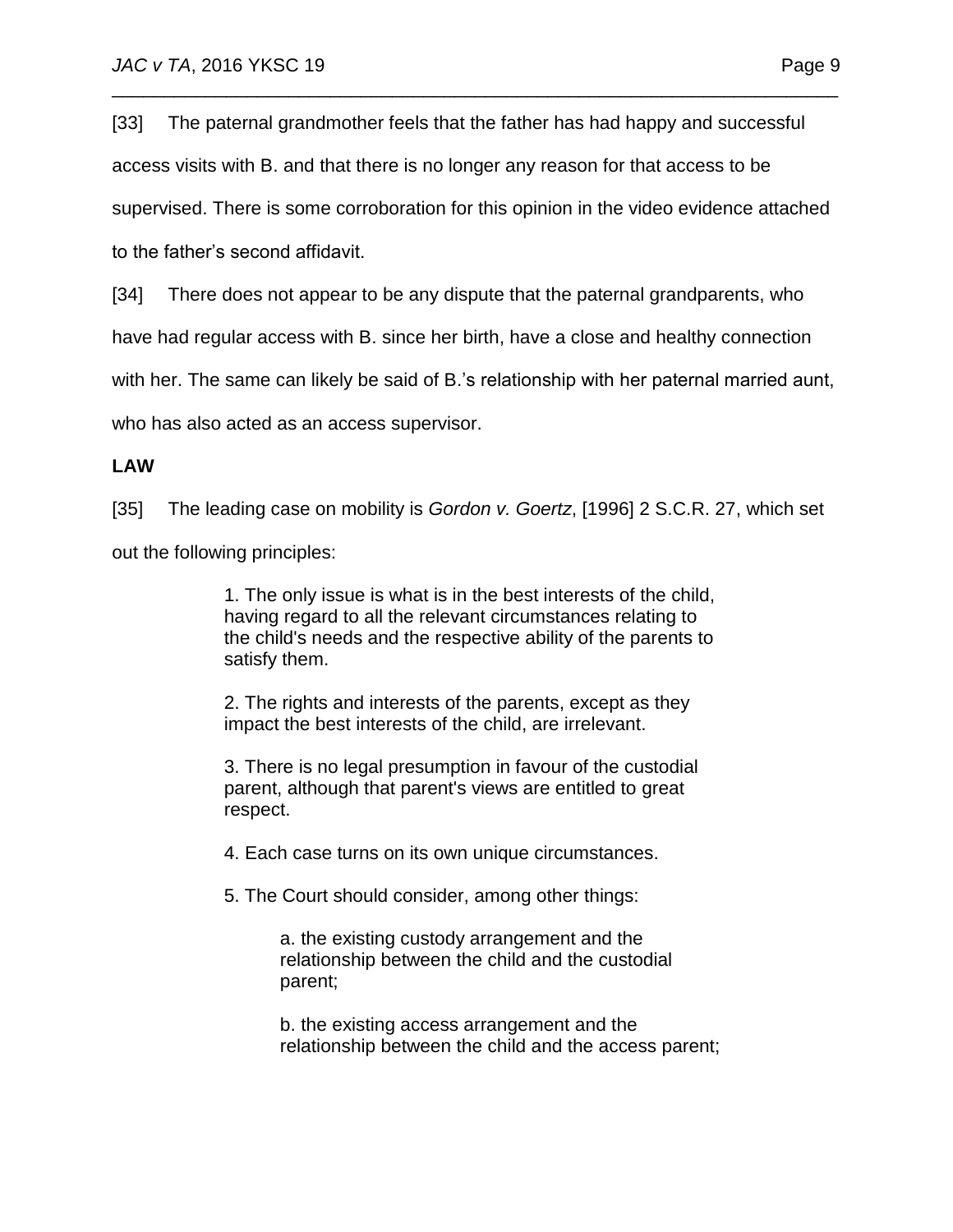c. the desirability of maximizing contact between the child and both parents;

\_\_\_\_\_\_\_\_\_\_\_\_\_\_\_\_\_\_\_\_\_\_\_\_\_\_\_\_\_\_\_\_\_\_\_\_\_\_\_\_\_\_\_\_\_\_\_\_\_\_\_\_\_\_\_\_\_\_\_\_\_\_\_\_\_\_\_\_\_\_

d. the views of the child, if applicable;

e. the custodial parent's reason for moving, only in the exceptional case where it is relevant to that parent's ability to meet the needs of the child;

f. the disruption to the child if there is a change in custody; and

g. the disruption to the child if there is a move away from the child's family, schools and community.

# **ANALYSIS**

## *Mother's relationship with B*

[36] There is no question that the mother has been B.'s primary caregiver for her entire five-year-old life, along with the maternal grandmother. The relationship between B. and her mother appears to be loving and close. However, for the following reasons, I have a concern that the mother may be somewhat overprotective of B.

[37] First, the mother claims in her third affidavit that B. was extremely ill as a baby and, as a result, she adopted the approach of using a "family bed" for B. "because of her health issues". B. is now five years old and she is still sleeping in the same bed as the mother. The mother seems to recognize that this is a problem, because she is looking forward to the move as a means of weaning B. out of her need to fall asleep with either her mother or grandmother. The mother has provided no particulars of the nature of this illness or any corroborating evidence on this sleeping issue.

[38] Whatever the illness was, it was not apparent to the paternal grandmother. During her access visits when B. was young, she noticed nothing more than the usual illnesses that babies and infants get as well as some allergies. Here, I agree with the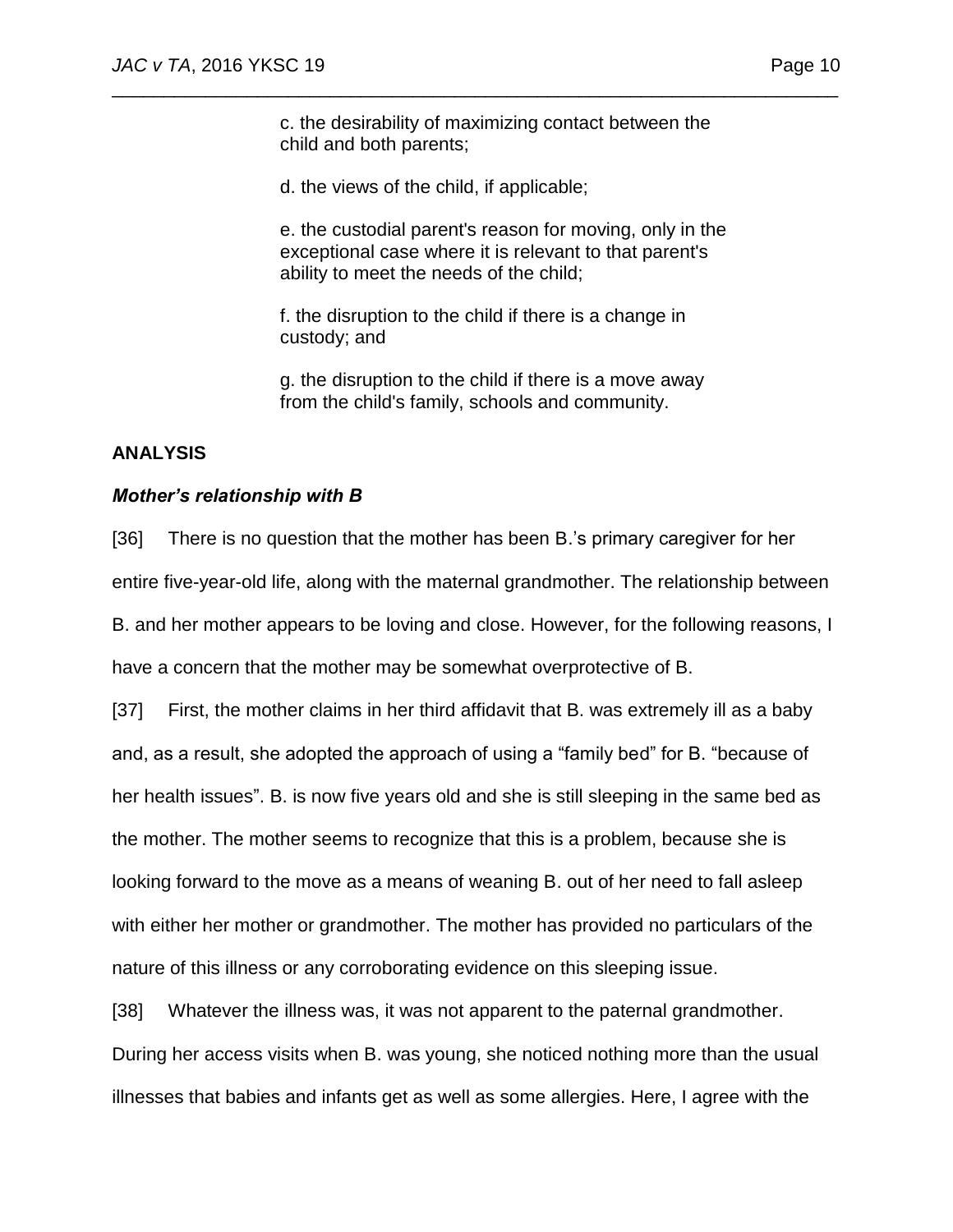paternal grandmother that having a child sleep in the same bed as a parent is a choice made by the parent.

\_\_\_\_\_\_\_\_\_\_\_\_\_\_\_\_\_\_\_\_\_\_\_\_\_\_\_\_\_\_\_\_\_\_\_\_\_\_\_\_\_\_\_\_\_\_\_\_\_\_\_\_\_\_\_\_\_\_\_\_\_\_\_\_\_\_\_\_\_\_

[39] In my view, this suggests a tendency towards overprotectiveness.

[40] Second, while I can understand the reasons behind the mother's insistence that the father's access to B. be supervised, at least in the early years, there would seem to be no reason for the mother to have insisted on personally supervising the access B. had with her paternal grandparents and aunt in the early years, especially after B. began attending daycare. Again, this suggests to me a tendency towards overprotectiveness.

[41] Finally, while the mother's concern about the father's controlling and emotionally abusive behaviour before and immediately after the separation may well have been justified, there is no evidence that there has been any continuation of concerning conduct by the father since that time. The father has now been in a new relationship with another partner for about a year. Further, there is also evidence that the father has been rather scrupulous about avoiding contact with the mother when she has tried to communicate with him, in order to avoid a potential breach of the mutual restraining order. <sup>1</sup> There is no evidence that the father has ever breached that order. Finally, there is evidence that the father has been careful to avoid finding himself in a situation where he could be accused of having unsupervised access with  $B<sup>2</sup>$ .

[42] Even if it can be said that the mother had a justified apprehension about the father's conduct when the consent access order was made on April 22, 2015, it is

 1 Father's first affidavit, para.16.

<sup>&</sup>lt;sup>2</sup> Paternal grandmother's third affidavit, paras.9 and 12.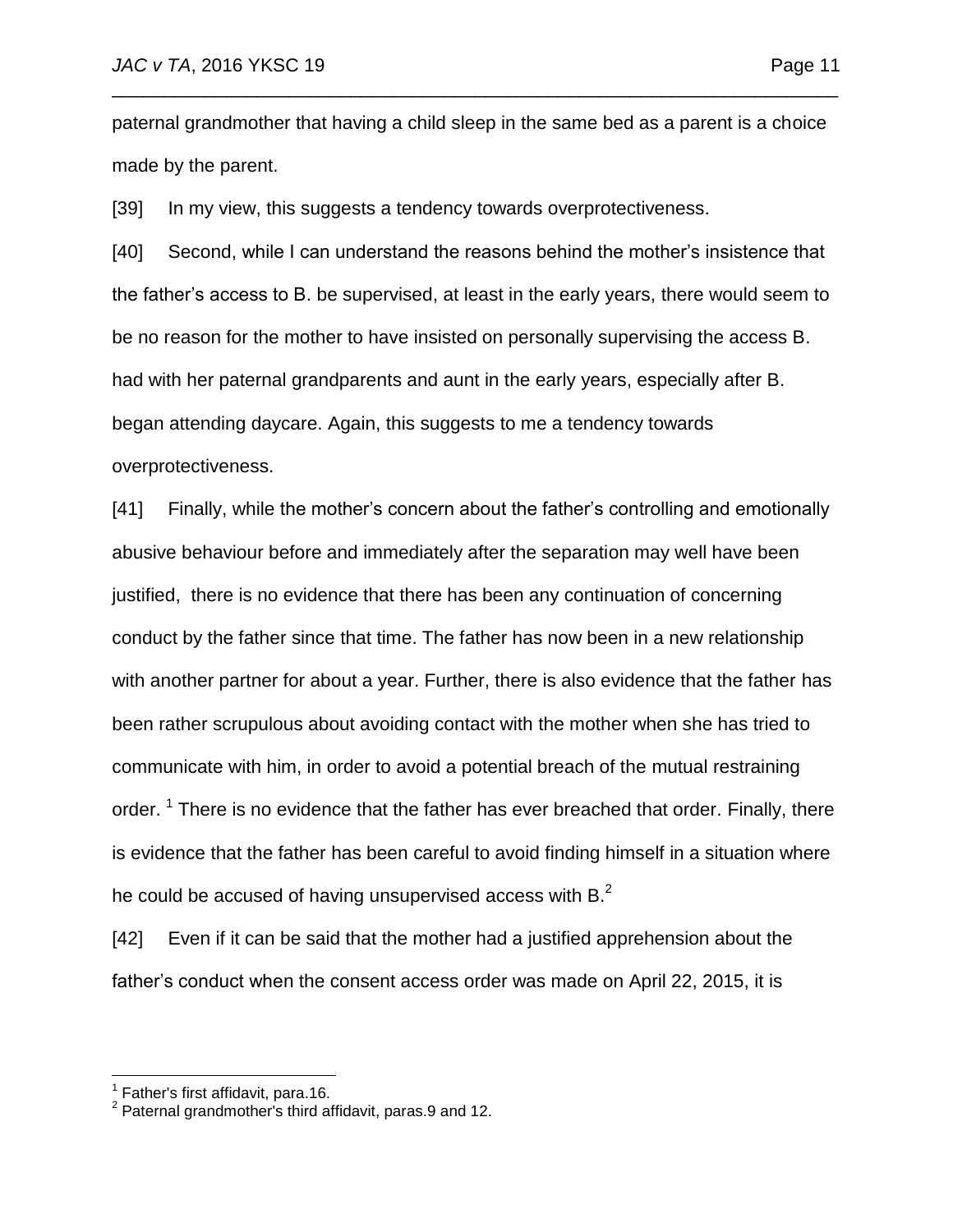difficult for me to understand why the mother has continued to require supervised access to date.

\_\_\_\_\_\_\_\_\_\_\_\_\_\_\_\_\_\_\_\_\_\_\_\_\_\_\_\_\_\_\_\_\_\_\_\_\_\_\_\_\_\_\_\_\_\_\_\_\_\_\_\_\_\_\_\_\_\_\_\_\_\_\_\_\_\_\_\_\_\_

### *Father's relationship with B.*

[43] The relationship between B. and the father was non-existent for the first two years of B.'s life. This was extremely unfortunate as it deprived the two of an important opportunity for attachment over that time. Frankly, I agree with the mother's counsel that the father's statements in his numerous voicemail messages left with the mother in early 2011, that he had decided to have no contact with B. because of his anger over the mother leaving him, can only be described as petulant, immature and incomprehensible. The father, at least for a time, completely lost sight of the legal reality that the child's access to her parents is her right and not that of either parent.

[44] Having said that, it would appear that even if the father at some point changed his mind and decided to exercise access, doing so would have been very difficult because of the mutual restraining order and the mother's insistence that she personally supervise the access by the paternal grandparents and aunt.

[45] In any event, it is clear that the father's interest in developing a relationship with B. returned at least by the time she was about two years of age. Further, when he was unable to get the quantity and quality of access to which he felt he was entitled, he retained counsel and ultimately obtained the consent order for specified access in April 2015.

[46] In global terms, it has only been over the last year approximately that the father has been exercising regular and constructive access with B. However, the access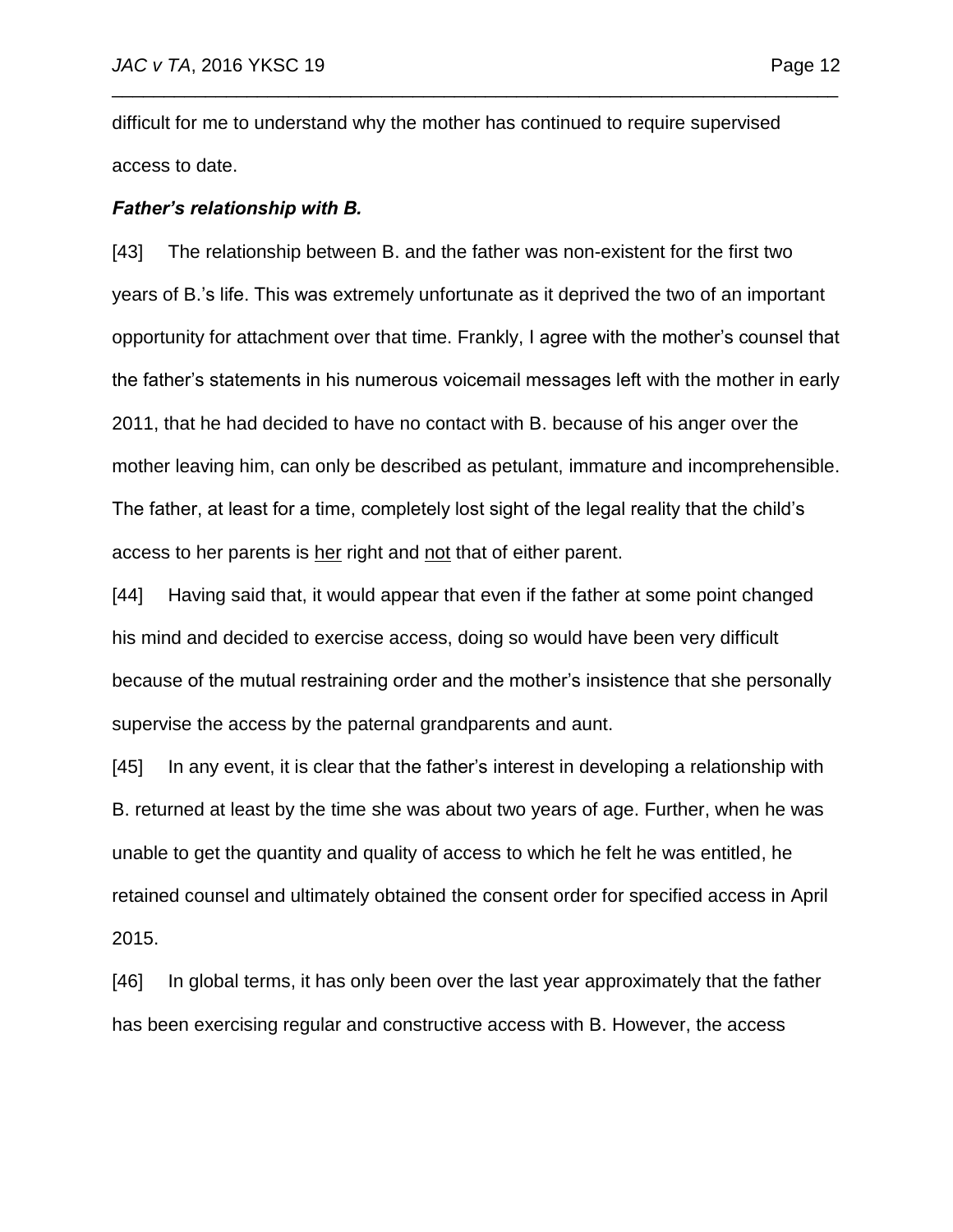appears to be going well and the father seems to be effectively establishing a healthy and loving relationship with his daughter. $3$ 

\_\_\_\_\_\_\_\_\_\_\_\_\_\_\_\_\_\_\_\_\_\_\_\_\_\_\_\_\_\_\_\_\_\_\_\_\_\_\_\_\_\_\_\_\_\_\_\_\_\_\_\_\_\_\_\_\_\_\_\_\_\_\_\_\_\_\_\_\_\_

[47] The mother complains that the father has unrealistic expectations of becoming a 50/50 parent with B., given the relatively little amount of time that he has spent with her to date. In this regard, the mother relies upon the father's notice of application filed April 2, 2015, in which he sought joint custody and specified access time, which is essentially amounted to almost 50% of B.'s available time, including overnights. While that is true as far as it goes, that is not in fact what the father ended up settling for. Rather, the consent order for specified access of April 22, 2015, starts with relatively modest amounts of time, i.e. five hours of supervised access on a weekend day and on one week night from the end of day care to 6 PM for the first three weeks. For the next three weeks, the father's time is increased to five hours of supervised access on a weekend day and two weeknights from the end of day care until 6 PM. Finally, the condition that there would be a review of the order in six weeks is consistent with the father's expressed intention to gradually increase his access.

[48] The mother also raised a concern potentially relating to the father's parenting capacity. This had to do with some hair pulling behaviour, which the mother noticed B. to be exhibiting towards the end of May 2015, as well as acting increasingly shy, anxious and tearful. The mother suspects that this was likely due to the increased access to the father resulting from the consent order of April 22, 2015. By mid-September 2015, the mother states that B.'s hair pulling and regressive behaviours

 3 Father's second affidavit, exhibit C; paternal grandmother's second affidavit, para.6, and third affidavit, para. 3.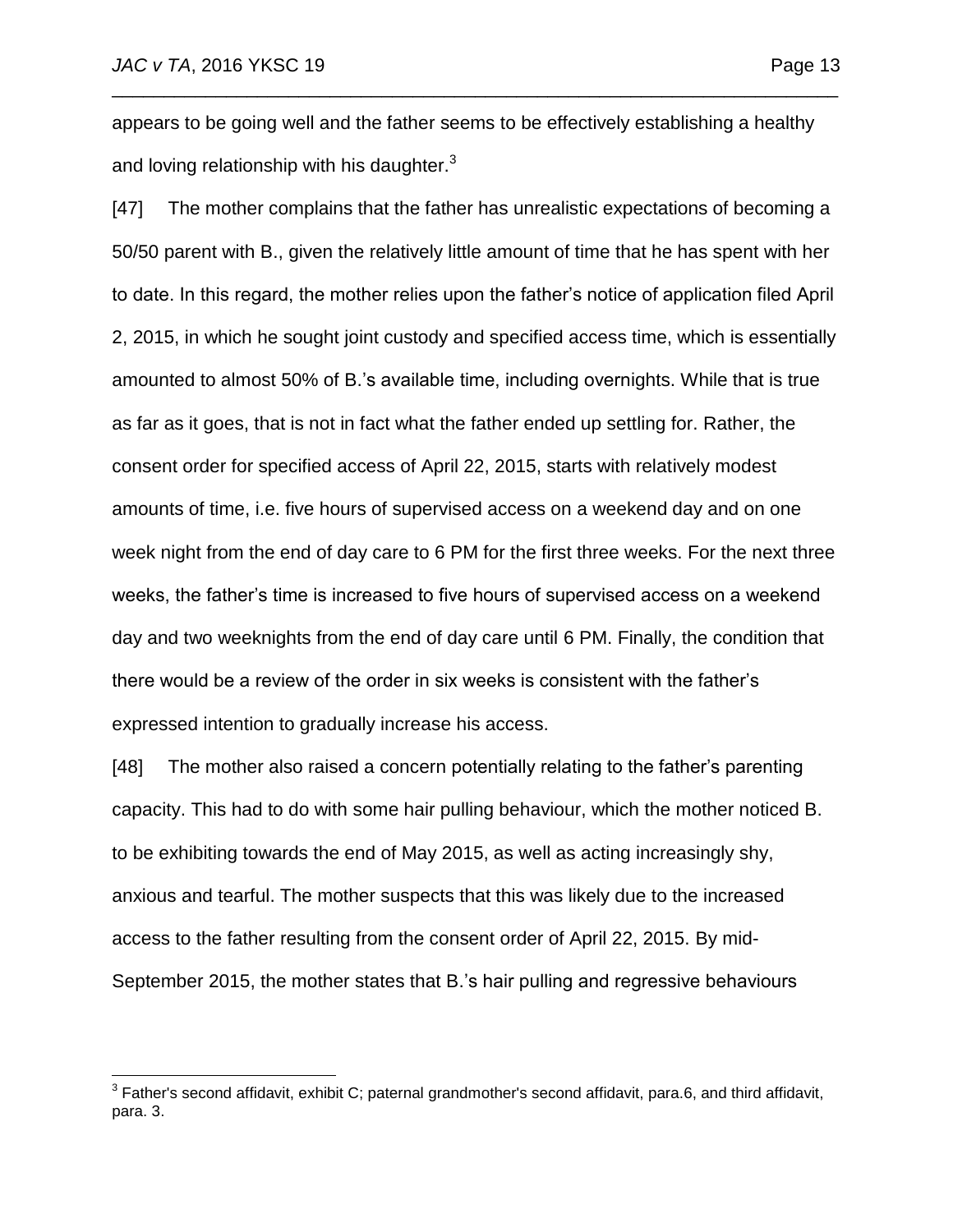ceased, coincidentally when the frequency of the father's access began to drop off.<sup>4</sup> The father responded to this concern by stating that when B. was having access with him and his family, she did not demonstrate any of these behaviours and appeared to be happy and relaxed.<sup>5</sup> The paternal grandmother deposed that the mother told her that the hair pulling was because of B.'s access visits, and that she was going to have B. seen by a child psychologist.<sup>6</sup>

\_\_\_\_\_\_\_\_\_\_\_\_\_\_\_\_\_\_\_\_\_\_\_\_\_\_\_\_\_\_\_\_\_\_\_\_\_\_\_\_\_\_\_\_\_\_\_\_\_\_\_\_\_\_\_\_\_\_\_\_\_\_\_\_\_\_\_\_\_\_

[49] On this point, I agree with father's counsel that if the matter was of significant concern to the mother, then one would reasonably expect that she would have had B. examined by an appropriate professional. Since there is no information before the court about that, it appears this was not done, which would seem to undermine the potential seriousness of the concern. In any event, there is no objective evidence before me as to what the cause of this behaviour might have been and I am not prepared to draw an adverse inference from it against the father.

[50] The mother also deposed in her third affidavit that she was subjected to serious psychological and emotional abuse, in addition to sexual violence, by the father before obtaining the mutual restraining order. The mother also deposed that the father has done nothing to demonstrate that his propensity for such abusive conduct "will not extend to his daughter".<sup>7</sup> The father strenuously denies that he was sexually violent towards the mother. The father acknowledges that he and the mother did not have an "amicable end to our relationship", but denies that he was the sole source of the

 $\overline{a}$ 

<sup>&</sup>lt;sup>4</sup> Mother's third affidavit, paras. 43 -51.

<sup>&</sup>lt;sup>5</sup> Father's third affidavit, para.18.<br><sup>6</sup> Paternal grandmother's third affidavit, paras. 10 and 11.<br><sup>7</sup> Paras. 37 and 38.

 $^7$  Paras. 27 and 28.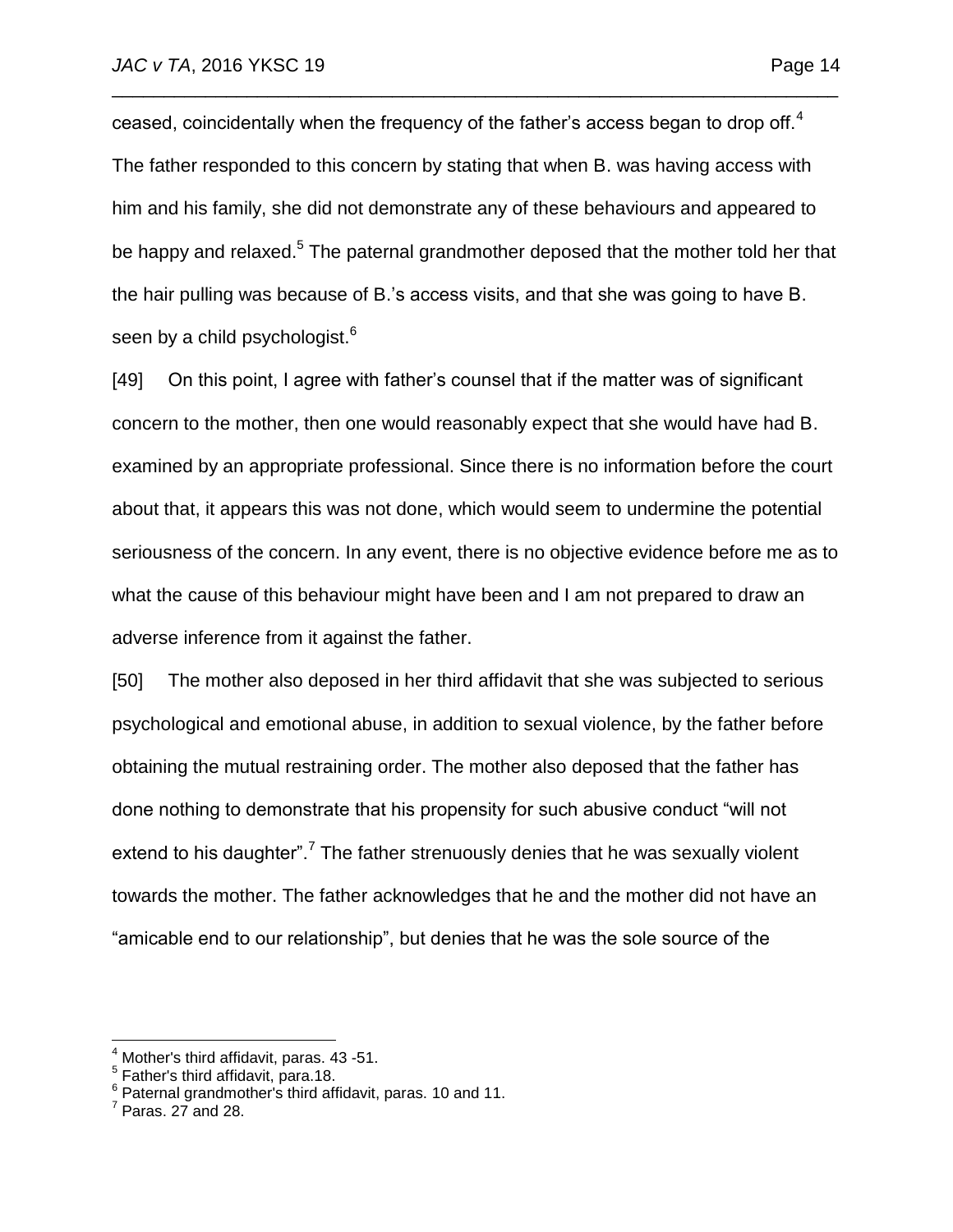problems. The father also strenuously denies that he has ever been, or ever will be psychologically, emotionally or sexually abusive towards B.<sup>8</sup>

\_\_\_\_\_\_\_\_\_\_\_\_\_\_\_\_\_\_\_\_\_\_\_\_\_\_\_\_\_\_\_\_\_\_\_\_\_\_\_\_\_\_\_\_\_\_\_\_\_\_\_\_\_\_\_\_\_\_\_\_\_\_\_\_\_\_\_\_\_\_

[51] I agree with the father's counsel here that, whatever bad behaviour the father may have exhibited in the past, it appears that much of that occurred before B. was even born, and does not appear to have continued beyond early May 2011, which is almost 5 years ago. Therefore, it is difficult to see how this issue continues to be relevant today. More importantly however, there is no objective evidence that the father has behaved in a similar fashion towards B. Accordingly, the mother's worries here appear to be unfounded, consistent with my concerns stated above that she seems to have a tendency to be overprotective of B.

[52] In *D.B.J. v. L.A.J.,* 2005 YKSC 65, ("*D.B.J."*), I denied the mother moving with the 21-month old child from Whitehorse to Vancouver. One of the factors was the father's relationship to the child. Although the father had a history of problematic, sporadic and irregular access in the past, in the two to three weeks prior to the hearing, he had demonstrated the kind of consistent, regular and stable interest, which the mother had always desired.

[53] In some ways *D.B.J.* is similar to the case at bar. Here, the mother has repeatedly stated that she has made every attempt to provide meaningful access to the father in a manner that is consistent with B.'s best interests. She complains that the father has only made inconsistent efforts at building a relationship with B. She also complains that the father does not seem to understand the need for gradually increasing access, so that B. can adjust to her new relationship with her father. However, it would appear that this is exactly what the father has been attempting to do over the past year.

 $\overline{a}$ 

 $^8$  Father's second affidavit, para. 21; father's third affidavit, para. 9 and 10.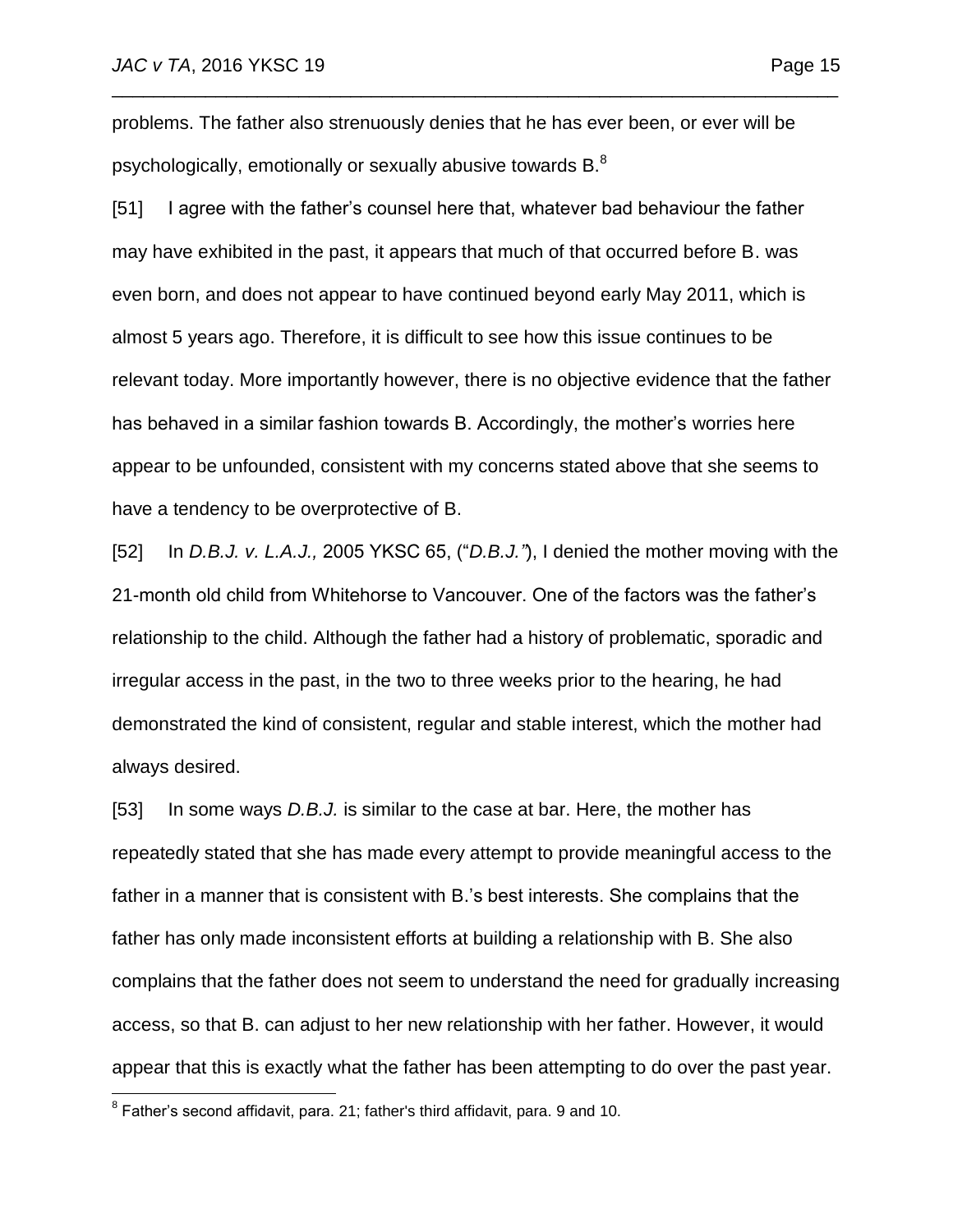Therefore, in my view, allowing the move would likely serve to undermine the apparently healthy attachment resulting from those efforts.

\_\_\_\_\_\_\_\_\_\_\_\_\_\_\_\_\_\_\_\_\_\_\_\_\_\_\_\_\_\_\_\_\_\_\_\_\_\_\_\_\_\_\_\_\_\_\_\_\_\_\_\_\_\_\_\_\_\_\_\_\_\_\_\_\_\_\_\_\_\_

### *Maximum contact principle*

[54] The desirability of maximizing contact between the child and both parents, while not a paramount factor, is an important factor in this case.

### *Views of the child*

[55] There is no evidence of the views of the child about the prospective move.

### *Mother's reasons for moving*

[56] The mother's reasons for moving are only relevant in the exceptional case where they relate to her ability to meet the child's needs. In some ways, this case is similar to the position of the mother in *D.B.J.*, cited above, at para. 25. In that case, I noted that the mother's argument in favour of the move sounded more like it focused on her interests and her right to relocate for the purposes of pursuing employment in her field, than it did about the best interests of the child. Further, even if it can be said that over the long term, better employment terms may ultimately work in favour of the child's best interests, in the immediate term, the mother's reason for moving is unlikely to have any significant benefit for the child: see *S.C.M. v. M.G.P.*, 2014 YKSC, at para. 32.

[57] Further, the mother's plans at the moment are still pretty sketchy. There is no evidence that she has confirmed employment as of yet. There is also no clarity about which community she will be living in. This will have a direct impact on how close she is to either her brother or sister in terms of driving time, and consequently how often she is likely to visit with them. There is also no clarity about the accommodation she expects to be living in or how long it may take her to purchase a house.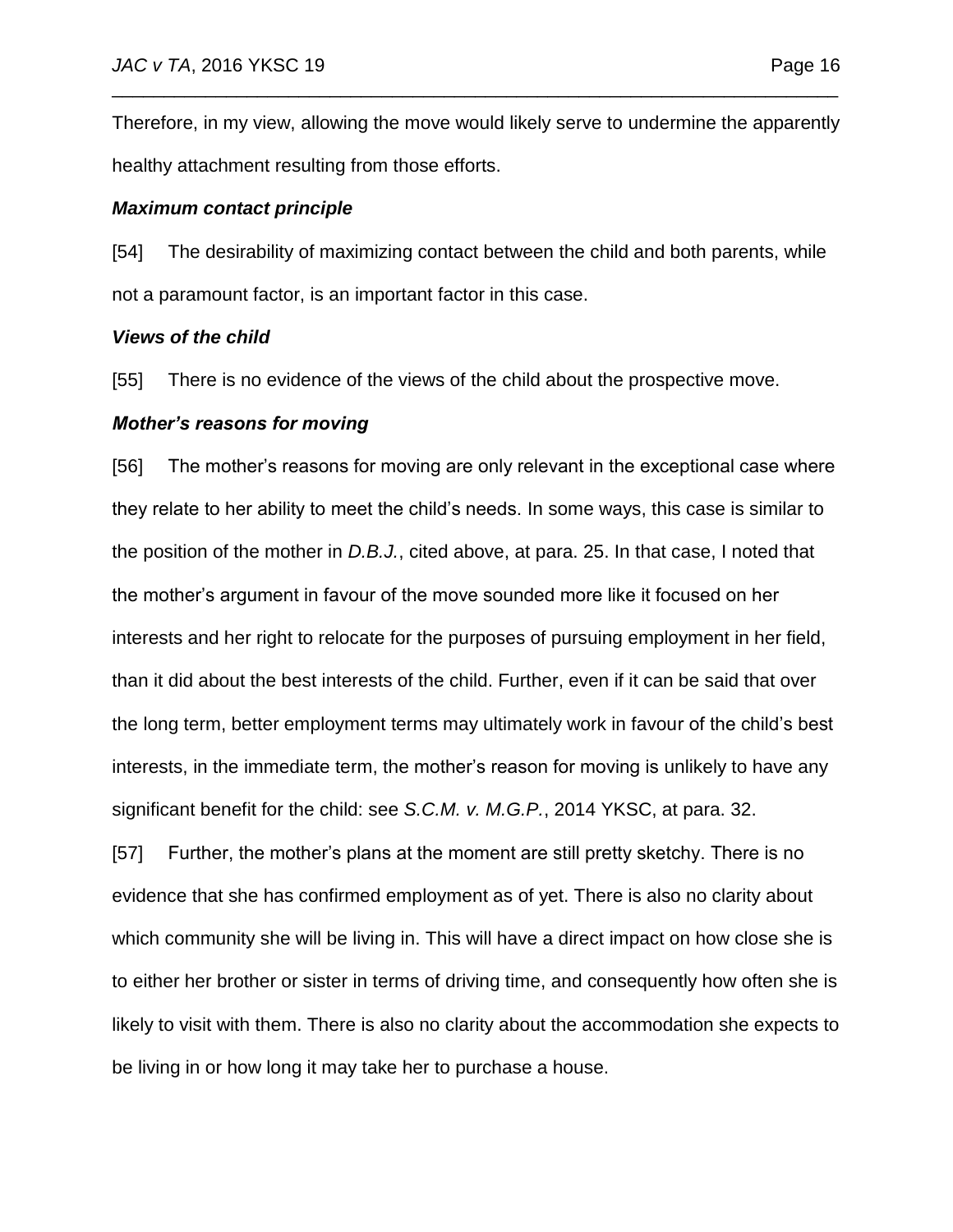[58] In her third affidavit, the mother even suggests that if she ends up relocating to either Kamloops, where her brother lives, or Hope, where her sister lives, she "will further rely on combining and sharing resources with these family members for a period of time in order to reduce her costs and save for the purchase of the house".<sup>9</sup> If this means moving in with them and sharing accommodation, then the mother has provided no particulars as to what those shared accommodations might look like or for how long such sharing may be necessary. Further, if shared accommodations do arise, this could result in a decrease in the quality of life for B. for an unknown period of time.

\_\_\_\_\_\_\_\_\_\_\_\_\_\_\_\_\_\_\_\_\_\_\_\_\_\_\_\_\_\_\_\_\_\_\_\_\_\_\_\_\_\_\_\_\_\_\_\_\_\_\_\_\_\_\_\_\_\_\_\_\_\_\_\_\_\_\_\_\_\_

[59] Further, the mother places a lot of importance on the fact that the move is likely to increase her financial security. She deposed in her third affidavit that she would "want to negotiate a starting salary" which is between \$7,700 and \$10,700 per year higher than her current base salary. However, she has no guarantee that she will be successful in these negotiations.

[60] The mother also seems to ignore the fact that she can negotiate for a higher salary and a better position in Whitehorse. She claims to have an excellent relationship with her current employer. Further, if indeed she seeks a managerial position and none are available within her current bank, there is no reason why she couldn't seek such positions with one of the other chartered banks in Whitehorse.

[61] While the mother's reasons for moving are not improper, they primarily relate to her personal needs*: Falvai v. Falvai*, 2008 BCCA 503, at para. 38.

[62] As stated in *Gordon v.Goertz*, at para. 49 the, the focus must be on the best interests of the child, "not the interests and rights of the parents".

 $\overline{a}$ 

<sup>&</sup>lt;sup>9</sup> Mother's third affidavit, para. 9.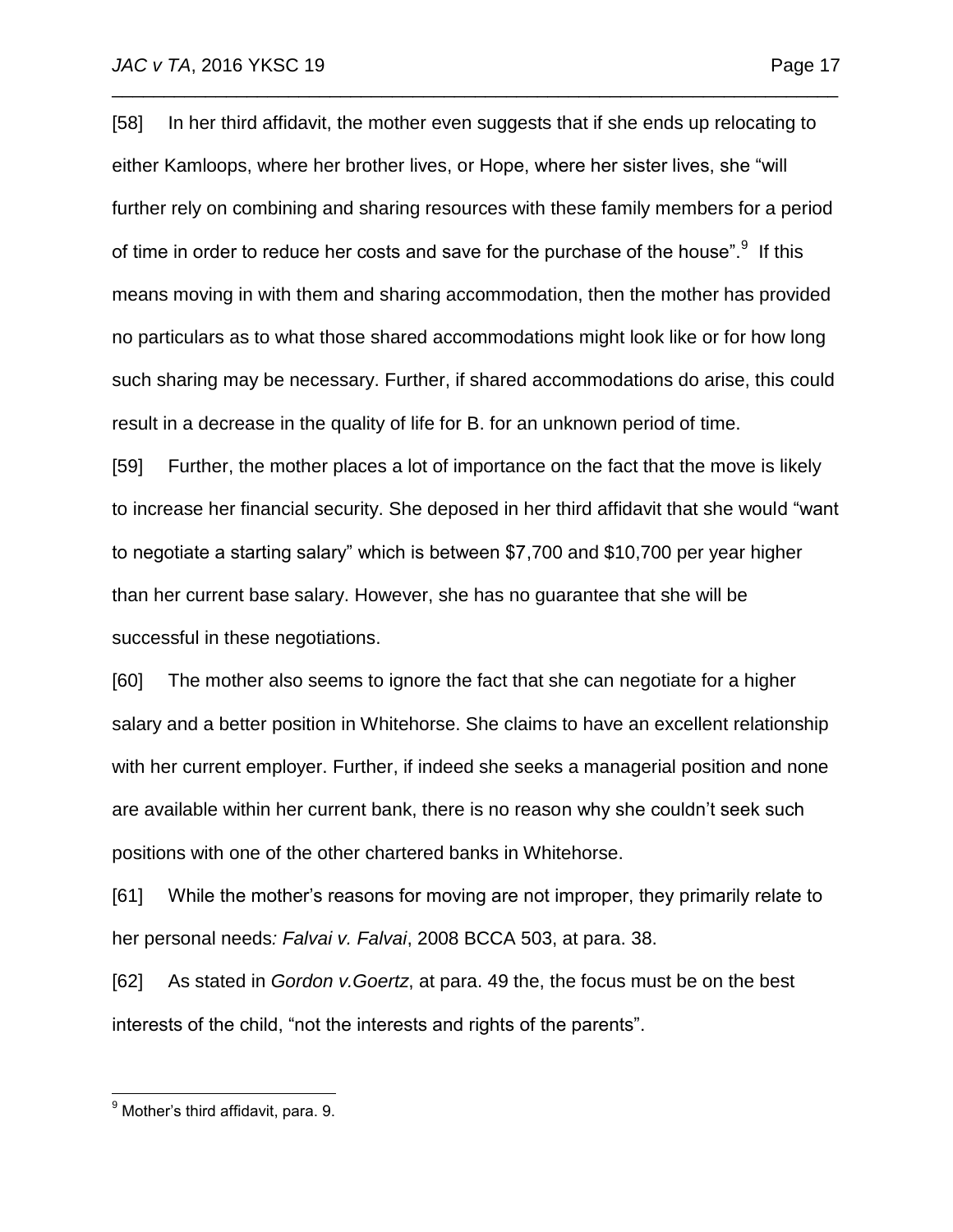[63] Although the mother's views, as the custodial parent, are entitled to great respect, there is no legal presumption in her favour that the move should be permitted. [64] If I do not permit the mother to move with the child, the mother will still have a senior position with her employer/bank in Whitehorse, where she earns roughly the same salary that she might expect to earn immediately upon commencing similar employment in British Columbia. The mother also has an established three-bedroom home in Whitehorse, with fenced-in yard, in a subdivision close to the Canada Games Centre and the Whitehorse and Mount McIntyre trail networks. If, as the mother suggests in her third affidavit, arranging for B. to have her own bedroom is a priority in order to address her sleeping difficulties, I would expect that could be arranged within the mother's current home. I also note that the mother has approximately \$56,000 in equity in the home, so if an upgrade to a larger home was required to accommodate the mother, the grandmother, B. and her stepbrother, then that would also seem to be an achievable outcome. Finally, if the move by both the mother and B. is not permitted, B. will continue to have the benefit of her relationship with the maternal grandmother, and her 19-year-old stepbrother, who currently resides in Whitehorse.

\_\_\_\_\_\_\_\_\_\_\_\_\_\_\_\_\_\_\_\_\_\_\_\_\_\_\_\_\_\_\_\_\_\_\_\_\_\_\_\_\_\_\_\_\_\_\_\_\_\_\_\_\_\_\_\_\_\_\_\_\_\_\_\_\_\_\_\_\_\_

[65] In summary, I am not persuaded that the mother's reasons for moving relate sufficiently to an improvement of her ability to meet B.'s needs to make this a decisive factor.

### *Disruption to the child if there is a change in custody*

[66] There is no prospect of a change in custody on this application, so the concern about disruption to the child arising from that is a non-issue.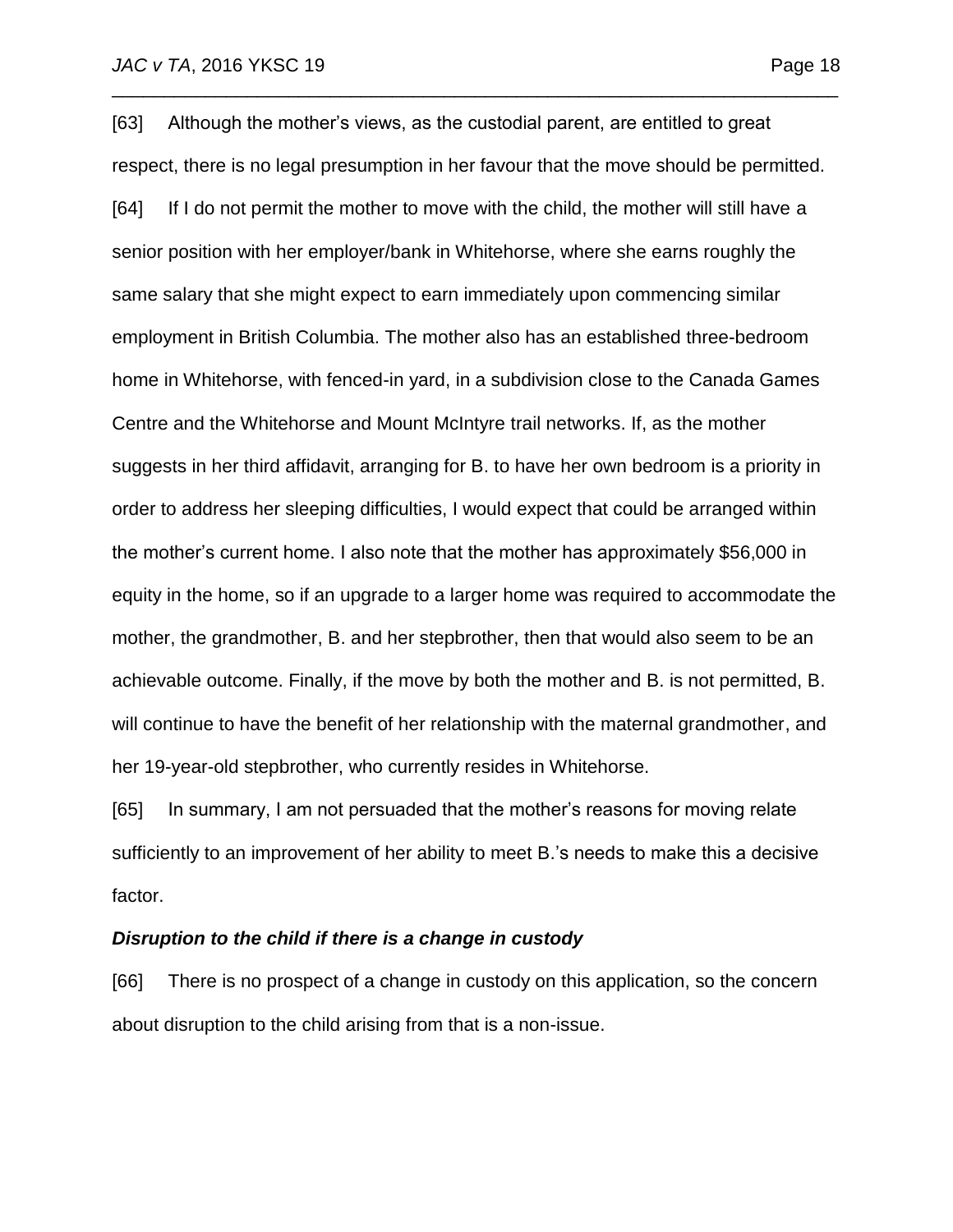### *Disruption to the child on removal from Whitehorse*

[67] Because B. is not yet attending kindergarten, there is no issue arising from her being removed from the school with which she is familiar. However, there may be a degree of disruption as a result of removing her from the day care with which she is familiar. There may also be a degree of disruption from moving from the community which she has grown up in her entire life. For example, I am thinking here of the repeated references in the evidence to the child spending time at the Canada Games Centre, which is presumably a place she is quite familiar with. There would likely also be a disruption as a result of leaving home in which she has grown up in for the last five years, and moving to as yet unknown accommodations, potentially shared in close quarters with other family members. Finally, and most importantly, I am concerned about the disruption to B. arising from a move away from her father, paternal grandparents and paternal aunt and uncle. It is probably fair for the mother's counsel to suggest that the father's bond with B. is not as deep and rich as it might well have been had the father made more of an effort to have access with B. during the first two years of her life. However, there is no suggestion by the mother that B. does not have a deep and rich bond with her paternal grandparents and aunt. In my view, the potential advantages to B. from a move to an as yet unknown community in British Columbia, where her mother has yet to secure new employment, do not outweigh the potential disruption to B.'s relationship with her father and her father's family in Whitehorse. Finally on this point, I note that B. also has some First Nations blood from her father's side and it is important that she has the opportunity to get to know her extended family and to learn about her First Nations heritage.

\_\_\_\_\_\_\_\_\_\_\_\_\_\_\_\_\_\_\_\_\_\_\_\_\_\_\_\_\_\_\_\_\_\_\_\_\_\_\_\_\_\_\_\_\_\_\_\_\_\_\_\_\_\_\_\_\_\_\_\_\_\_\_\_\_\_\_\_\_\_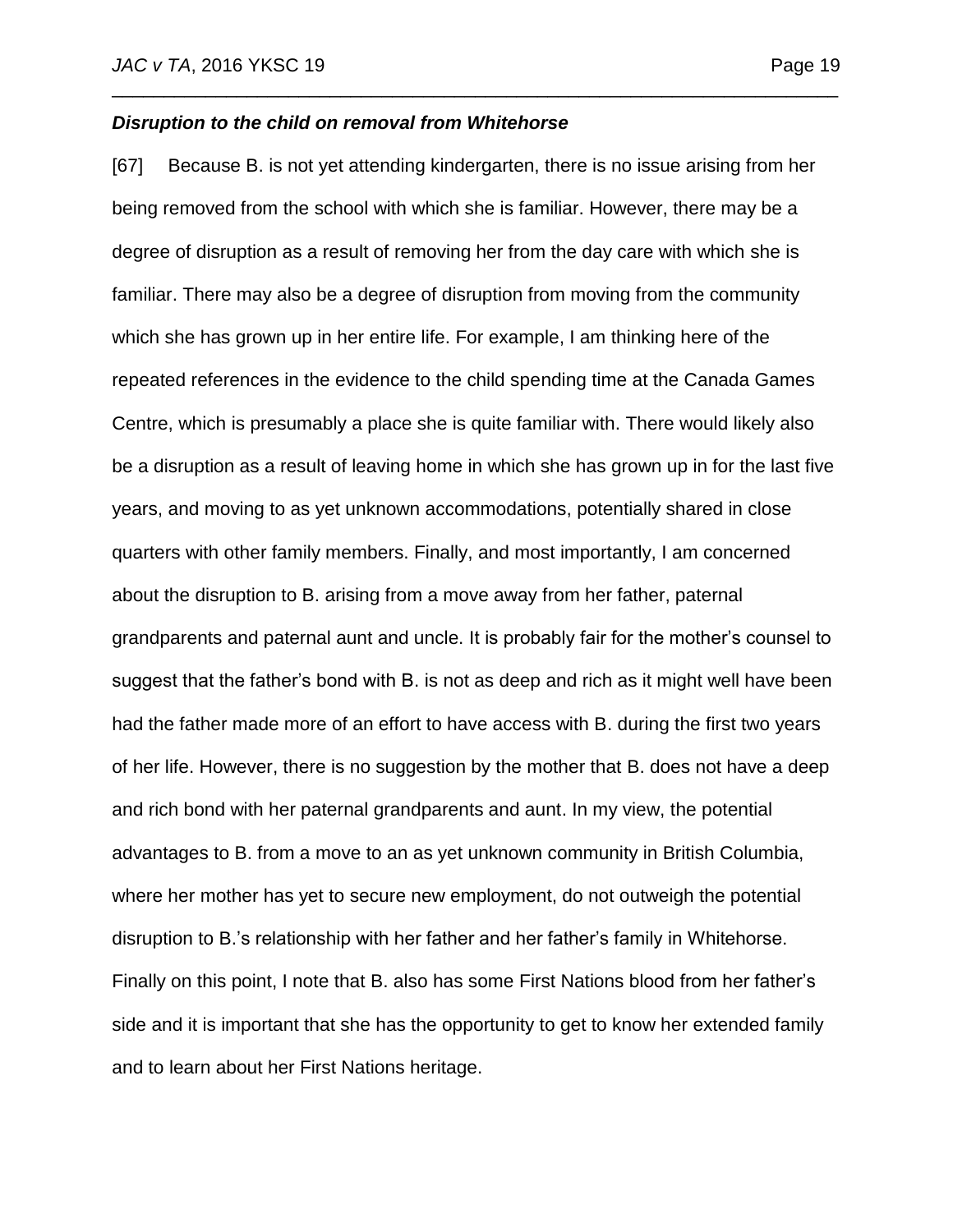### **CONCLUSION**

[68] Having regard to all of the relevant circumstances relating to B.'s needs and the respective ability of the parents to satisfy them, in my view it is in her best interests that she should remain in Whitehorse. The mother's application for permission to move to British Columbia with the child is denied.

\_\_\_\_\_\_\_\_\_\_\_\_\_\_\_\_\_\_\_\_\_\_\_\_\_\_\_\_\_\_\_\_\_\_\_\_\_\_\_\_\_\_\_\_\_\_\_\_\_\_\_\_\_\_\_\_\_\_\_\_\_\_\_\_\_\_\_\_\_\_

[69] At the hearing of this matter, the father's counsel agreed that the application for a review of the access resulting from the consent order of April 22, 2015, should probably be argued in more depth following this decision on the mobility question. Therefore, I grant no relief in that regard and I urge the parties to negotiate a further access agreement. In the event that cannot be done, the father can ask for his application to be rescheduled.

[70] During these anticipated negotiations, I would strongly urge the parties to consider whether there continues to be a need for a mutual restraining order. In my view, this has been highly problematic for them for a significant period of time, as it impacts the fluidity of drop-offs and pickups during access exchanges.

[71] Further, I gather the mother has indicated a willingness to reconsider whether supervision continues to be necessary. I am pleased to hear that and I would urge her to drop that condition.

[72] I note the mother has taken one parenting after separation workshop entitled "For the Sake of the Children" as of January 12, 2016. As I understand it, this is one of three such workshops which are currently freely available through the Yukon Government. This Court has a Practice Direction making the attendance at the above titled workshop mandatory for families in Whitehorse. However, it has been my practice to additionally